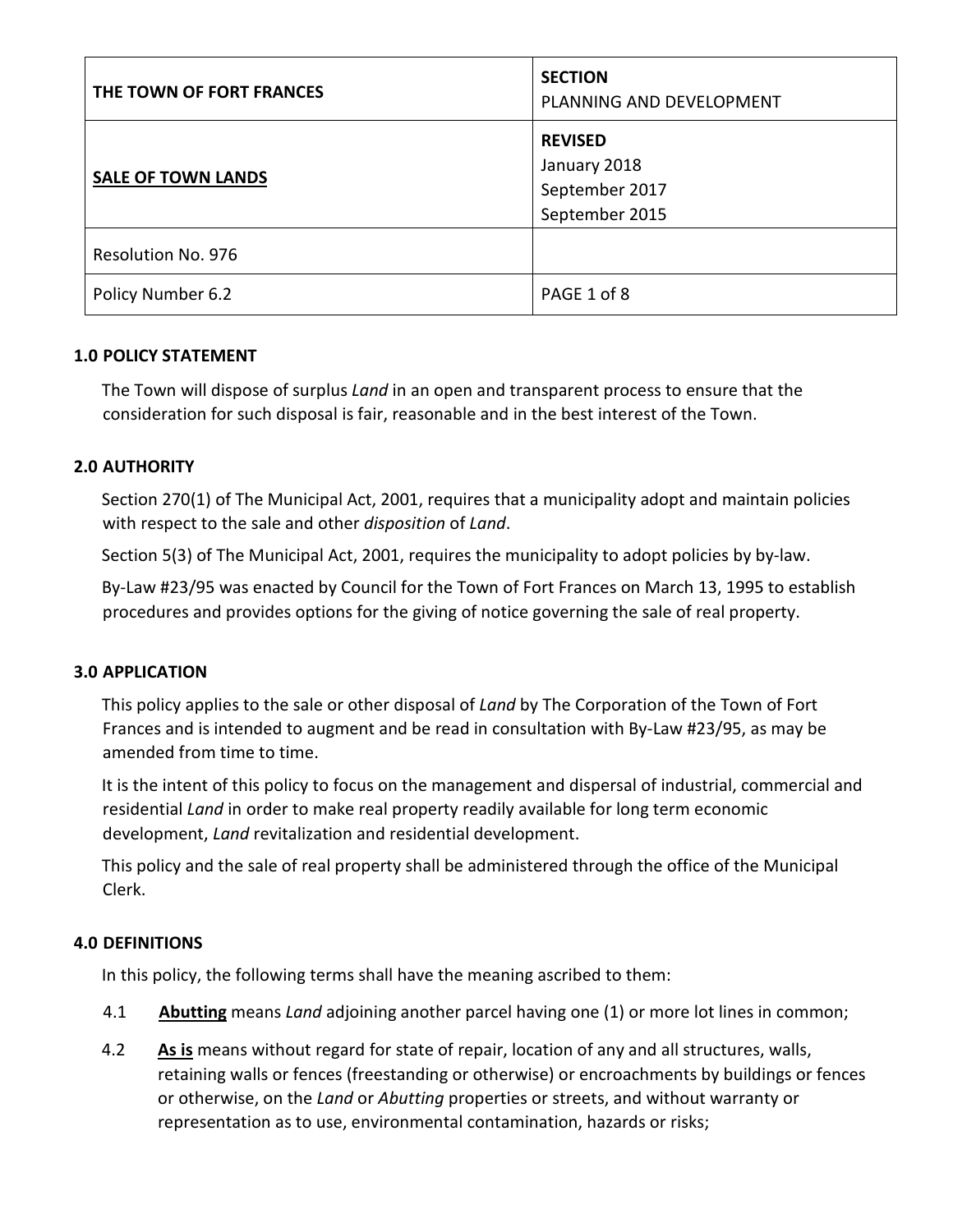4.3 **Disposition** shall mean the sale, transfer, conveyance or exchange of the fee simple interest in Land or the granting of a lease for a term of twenty-one (21) years or longer, and does not

Page **1** of **8**

include the granting of an easement or right of way, and "disposal" shall have a similar meaning;

- 4.4 **Executive Committee** means the Planning and Development Executive Committee of the Town of Fort Frances.
- 4.5 **Industrial Park** means *Land* located in the municipality bounded on the south by the CNR Railway line, on the west by McIrvine Road, on the north by Eighth Street West and on the east by Webster Avenue and zoned Industrial in the Town of Fort Frances Zoning By‐Law.
- 4.6 **Land** means real property and any improvements thereon owned by the Town, including highways which have been or may be stopped up and closed, but does not include any *Land* which Council has otherwise determined by resolution or by-law is not available for sale. Property has the same meaning as *Land.*
- **4.7 Major Extensions of Services** means extension of services deemed by council to be significant either in terms of distance or cost.
- 4.8 **Person** means a legal entity, whether a corporation or individual, capable of purchasing property or otherwise entering into an agreement.
- 4.9 **Sale** and **Sell** shall not include: 4.9.1 a lease of less than twenty-one (21) years; 4.9.2 transfers of easement or rights‐of‐way by the Town; 4.9.3 releases of restrictive covenants by the Town; or 4.9.4 releases of rights of first refusal by the Town.
- 4.10 **Services** means municipally piped water and sanitary sewer infrastructure.
- 4.11 **Serviced Land** means *Land* with services installed to the property line.
- 4.12 **Services Pending** means *Land* identified for future development but requiring *Major Extensions of Services* to accommodate it.
- 4.13 **Serviceable Land** means *Land* with immediate development potential because services are either located within the adjacent road allowance or *Major Extension of Services* are not required.
- 4.14 **Surplus** means property that the Town no longer requires to meet its current or future needs;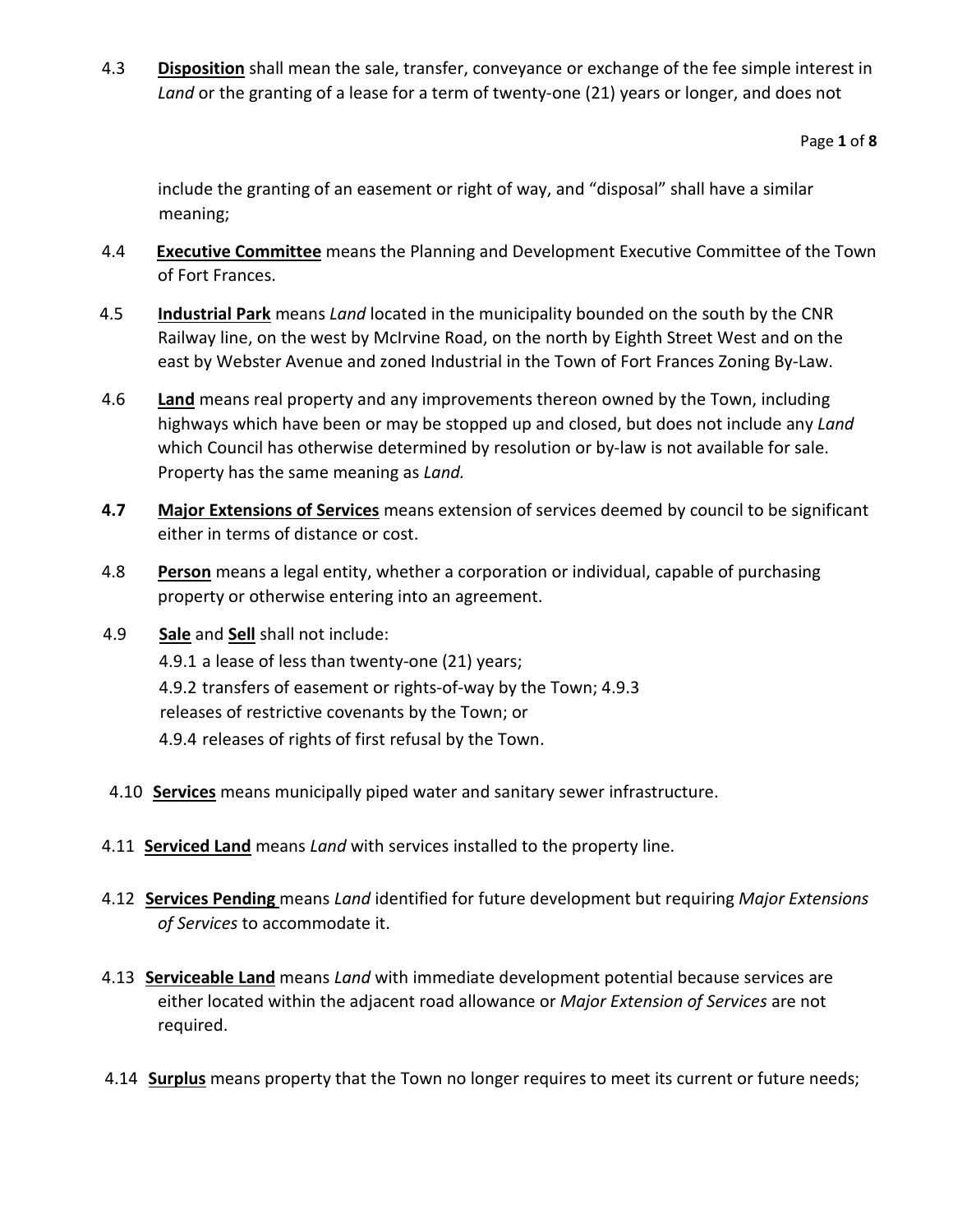4.15 **Zoning By‐Law** means a by‐law enacted by the Corporation of the Town of Fort Frances in accordance with section 34 of *The Planning Act*.

#### 5.0 **PROCEDURES**

The following procedures have been developed to ensure all departments have the opportunity to conduct an evaluation to identify and/or address any issues relative to the property prior to it being disposed of, and to ensure efficient and consistent administration is maintained throughout the process.

- 5.1 Expression of Interest/Offer to Purchase (Form A) received for *Land*
	- 5.1.1 developed for and/or declared surplus for *disposition* with **no** deviations from approved conditions, sale price, etc., a covering report will be forwarded to Council for approval with an authorizing By‐Law for enactment. This will enable the sale to be expedited directly to the municipal solicitors for the legal process.
	- 5.1.2 developed for and/or declared surplus for *disposition* where there are deviations from approved conditions, sale price, etc., will be referred to the *Executive Committee* for support in principle with deviations and potential issues for consideration identified.
	- 5.1.3 not developed for or declared surplus will be referred to the *Executive Committee* for support in principle.
- 5.2 Support in Principle If the *Executive Committee* supports the proposal in principle, the process will continue. If not, a report with reasons is generated for council consideration with recommending no further action.
- 5.3 Circulation A Property Disposition Checklist (Form B) is circulated to all departments through Division Managers/Supervisors including Fort Frances Power Corporation for evaluation as to whether *Land* is eligible for *disposition* (ie. required by municipality, conditions, etc.). The *Executive Committee* will consider all comments, conditions, etc. and a report with reasons generated to Council with recommendation as appropriate.
- 5.4 Council decision to declare surplus and dispose of Town owned land pursuant to By-Law #23/95 shall be referred to the Clerk for processing.

## **6.0 PROPERTY CLASSIFICATIONS**

*Land* will be classified as

 Schedule "A" – Industrial Property Schedule "B" – Commercial Property Schedule "C" – Residential Property

Within each Property Classification, *Land* will be further categorized as

 Class 1 – *Serviced* Class 2 – *Serviceable* Class 3 – *Services Pending*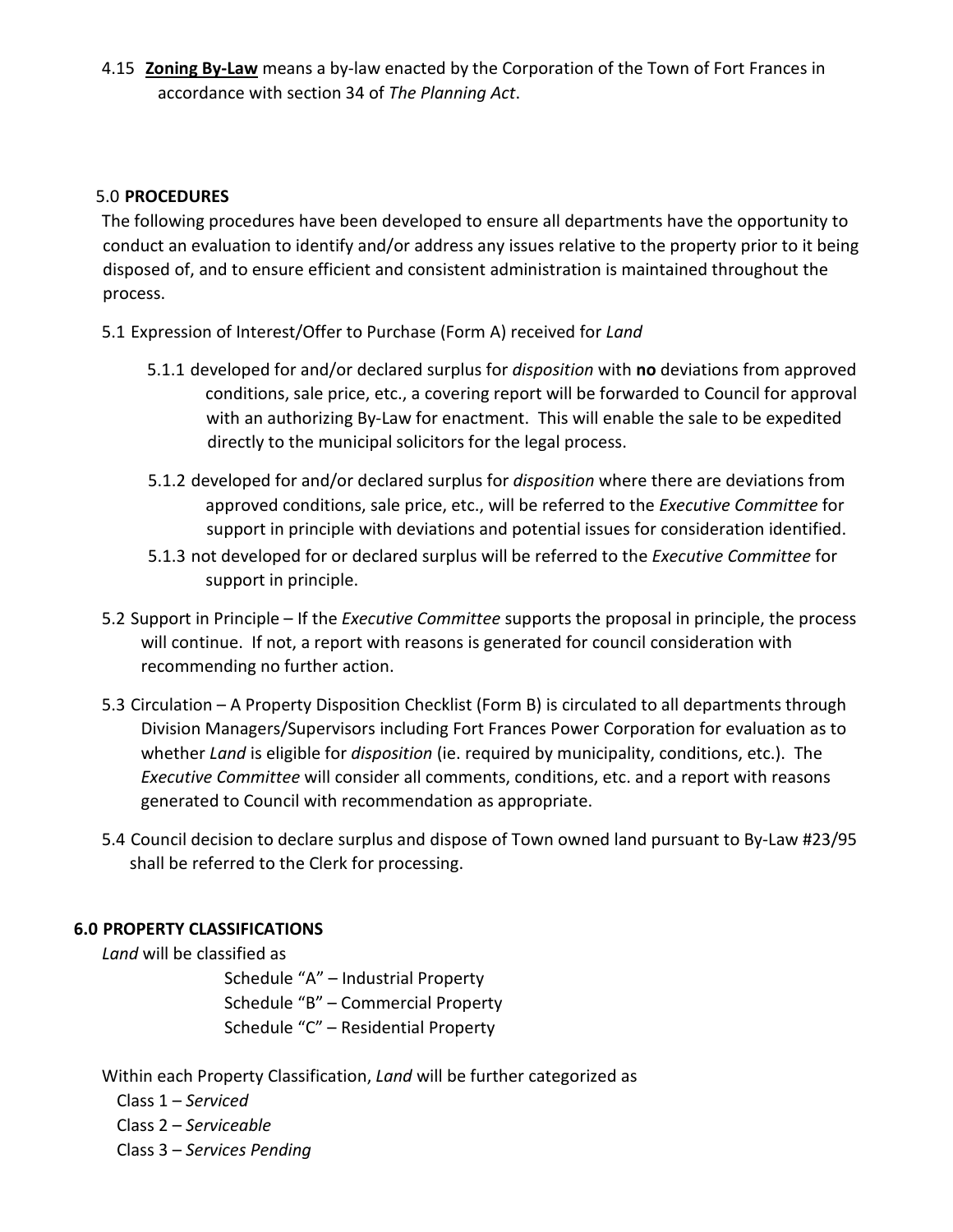#### **7.0 MARKETING**

Specific policies will be developed for each property class/category to govern marketing and other components of a property as follows:

 Appendix "A‐1" – Industrial Property located in the *Industrial Park* that is *Serviced* Appendix "A‐2" – Industrial Property located in the *Industrial Park* that is *Serviceable* Appendix "A‐3" – Industrial Property located in the *Industrial Park* with *Services Pending* Appendix "A‐4" – Industrial Property outside the *Industrial Park* that is *Serviced* Appendix "A‐5" – Industrial Property outside the *Industrial Park* that is *Serviceable* Appendix "A‐6" – Industrial Property outside the *Industrial Park* with *Services Pending* Appendix "B‐1" – Commercial Property that is *Serviced* Appendix "B‐2" – Commercial Property that is *Serviceable* Appendix "B‐3" – Commercial Property with *Services Pending* Appendix "C‐1" – Commercial Property that is *Serviced* Appendix "C‐2" – Residential Property that is *Major* Appendix "C‐3" – Residential Property with *Services Pending*

# **SCHEDULE "A"**

## **Industrial**

## **Application**

The policies contained in this Schedule pertain to *Land* within the municipality that has been declared surplus to the needs of the municipality and is zoned Industrial.

## **Disposition**

All Industrial *Land* being disposed of will be governed by the following Disposition Guidelines:

The basis of *Land* sales is to generate economic development whereby Rainy River Future Development Corporation (RRFDC) is responsible for marketing of those properties. RRFDC may be the first point of contact and will provide a report outlining all available economic benefits as a result of the proposed property development.

- 1) *Land* will be priced by the acre.
- 2) Prices established are for the *Land* only. The cost of services connections to the property from the main and culverts, etc. will be priced separately.
- 3) *Land* is sold "as is".
- 4) Prices for municipal services, culverts, etc. will be reviewed and/or established annually based on a recommendation from the Rainy River Future Development Corporation (RRFDC) in consultation with the Economic Advisory Committee (EDAC) and based on information provided by the Operations & Facilities Division.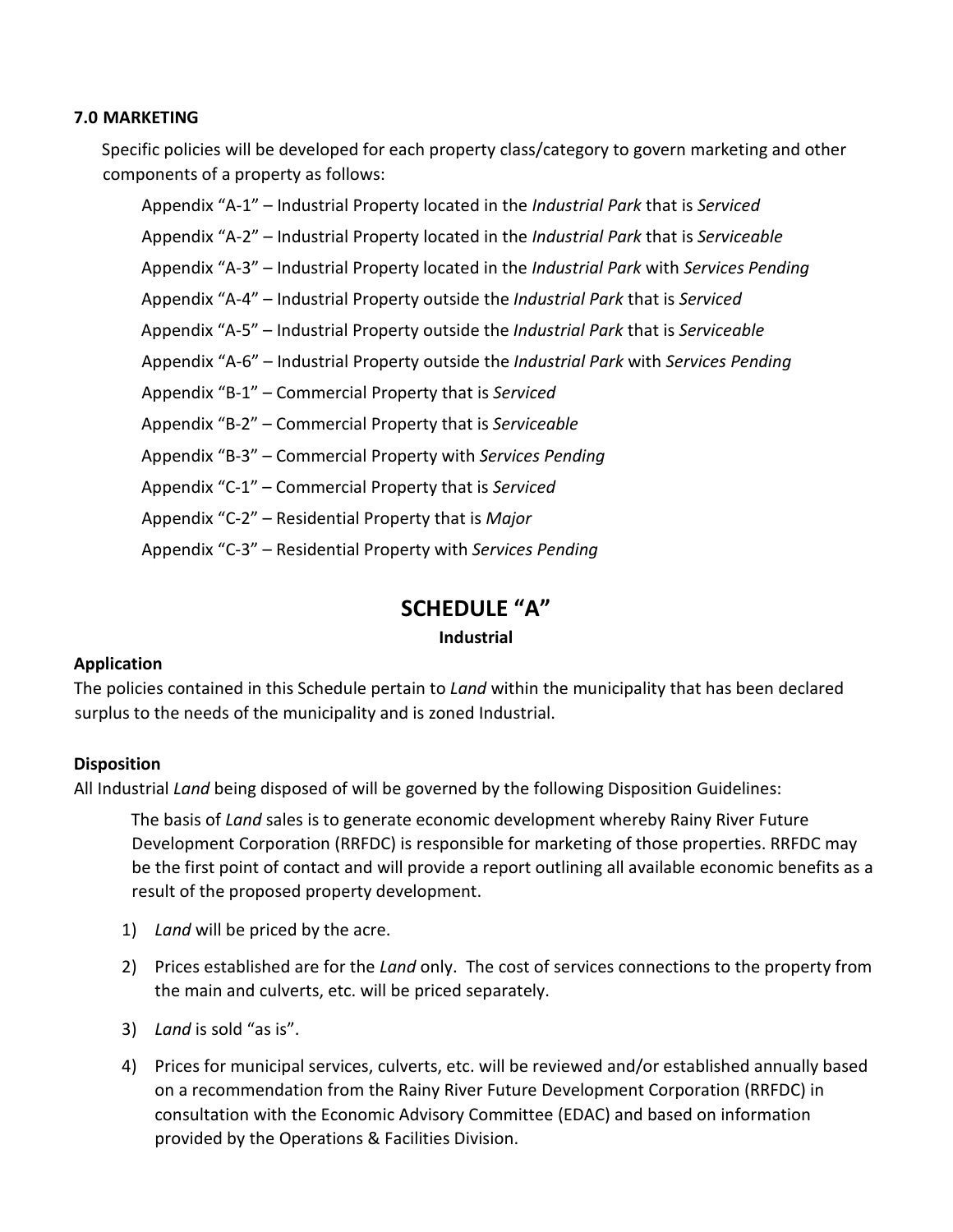- 5) Notwithstanding costing established in #5 above, servicing costs will be calculated at the time services are requisitioned by the purchaser and/or installed.
- 6) The purchaser will be responsible for payment of the Town's legal fees and disbursements associated with the transaction. The purchaser will be responsible for survey or other costs associated with the transaction. Every effort will be made to mitigate the costs incurred on behalf of the Town.
- 7) Conditions may be imposed to ensure development of the property. Conditions, if any are identified in the Marketing Strategy.

# **Schedule "A" "Appendix "A‐2" Industrial Property in the Industrial Park Class 2 – Serviceable**

#### **A. PROPERTIES:**

The following are considered Class 2 properties:

- Sixth Street Plan 48M‐353 lots 26, 27, 28, 29
- Webster Avenue/Wright Avenue Plan 48M‐353 Lots 41, 42, 43 and 44
- Fifth Street lots Plan 48R‐3880, Parts 1, 2, 3, 4, 5 and 10
- Plan 48M-357 Lots 15, 16, 17, 18 (part) and  $7<sup>th</sup>$  Street West stopped up and closed

#### **B. PRICING**

1. The price of *Land* is established at \$3,500 per acre.

#### **C. MARKETING STRATEGY**

- 1. A Development Guarantee in the sum of \$10,000 per acre or lot (\*if lot is less than 1 acre) shall be added to the purchase price as a mechanism to ensure the *Land* being sold is developed.
- 2. With exception of *Land* purchased for non-taxable purposes, the Development Guarantee will be refunded to the purchaser provided the following conditions have been satisfied within two years of the date of sale:
	- a. The construction, and completion, of a building having a minimum value of \$40,000, based on value calculated building permit purposes; and
	- b. Installation of services to the property.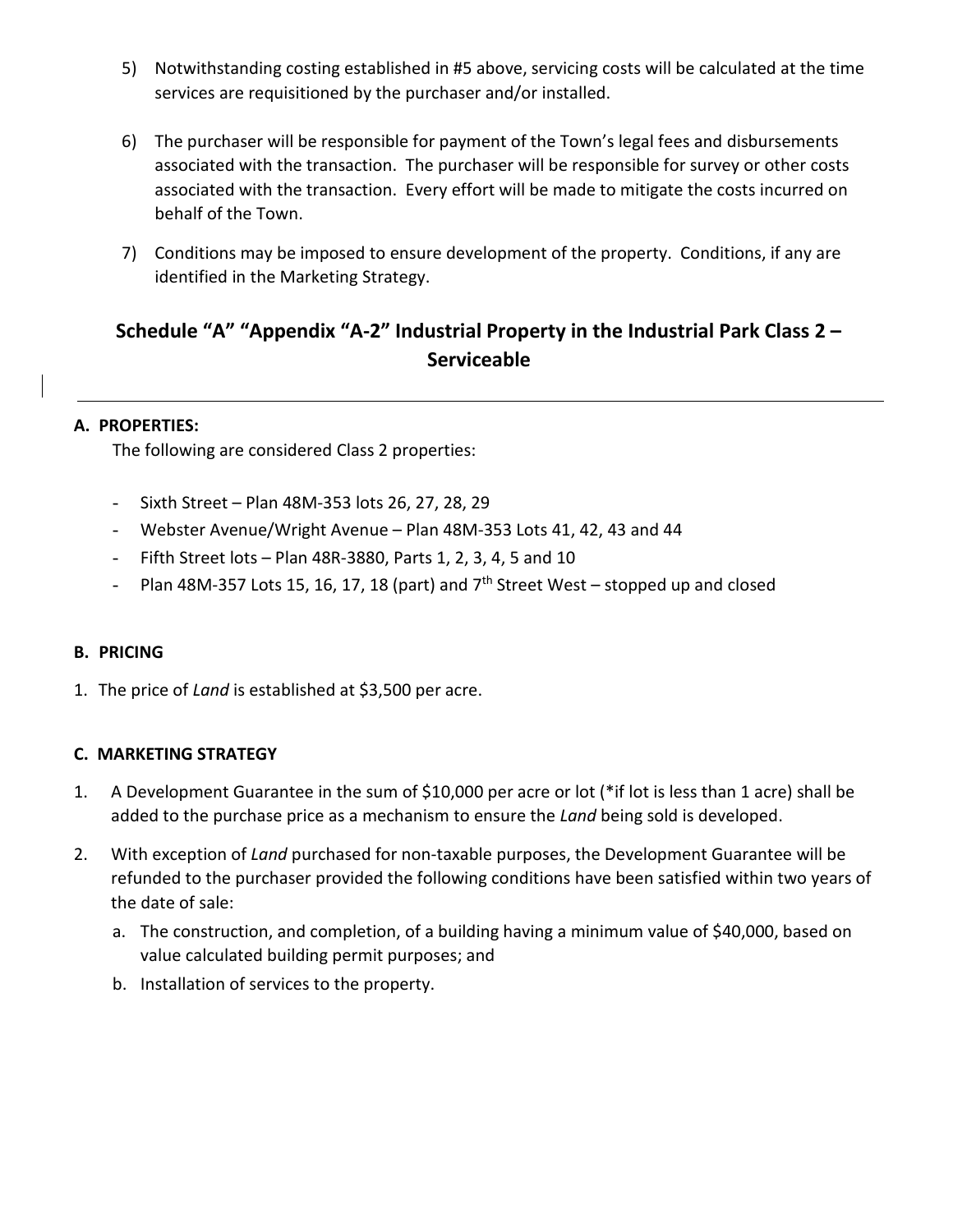## **A. PROPERTIES**

The following are considered Class 3 properties:

- Webster Avenue/Wright Avenue – Plan 48M‐353 Lots 38, 39, 40, 45, 46, 47, 48 and 49

#### **B. PRICING**

2. The price of *Land* is established at \$3,500 per acre.

#### **C. MARKETING STRATEGY –**

Based on development proposed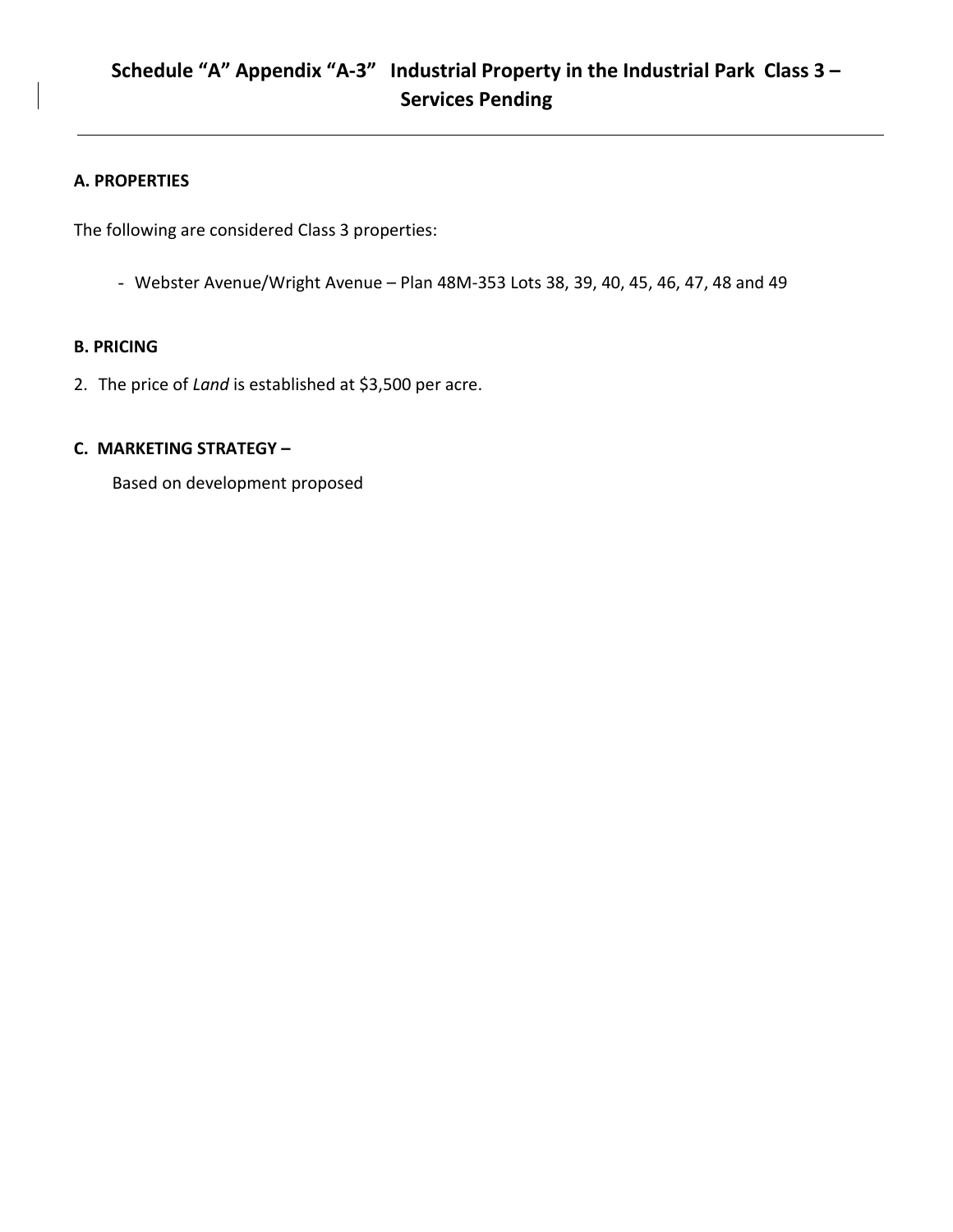Schedule "A"‐ Industrial Property

Appendix "A‐1" – Industrial *Land* located in the *Industrial Park* that is Serviced

Appendix "A‐4" – Industrial *Land* outside the *Industrial Park* that is Serviced

Appendix "A‐5" – Industrial *Land* outside the *Industrial Park* that is Serviceable

Appendix "A‐6" – Industrial *Land* outside the *Industrial Park* with Services Pending

Schedule "B" – Commercial Property

Appendix "B‐1" – Commercial *Land* that is Serviced

Appendix "B‐2" – Commercial *Land* that is Serviceable

Appendix "B‐3" – Commercial *Land* with Services Pending

Schedule "C" – Residential Property

Appendix "C‐1" – Residential *Land* that is Serviced

Appendix "C‐2" – Residential *Land* that is Serviceable

Appendix "C‐3" – Residential *Land* with Services Pending

#### **SCHEDULE "C" Residential**

#### **Application**

The policies contained in this Schedule pertain to *Land* within the municipality that has been developed and/or declared surplus to the needs of the municipality and is zoned Residential.

## **Disposition**

*Land* being disposed of will be governed by specific pricing strategies as set out in Appendix to this Schedule attached hereto.

## **Schedule "C" Appendix "C‐1" Residential Property Class 1 – Serviced**

## **A. PROPERTIES**

The following are considered Class 1 properties:

- 822 to 844 Williams Avenue (Lots 1 to 5 Plan 48M‐382)